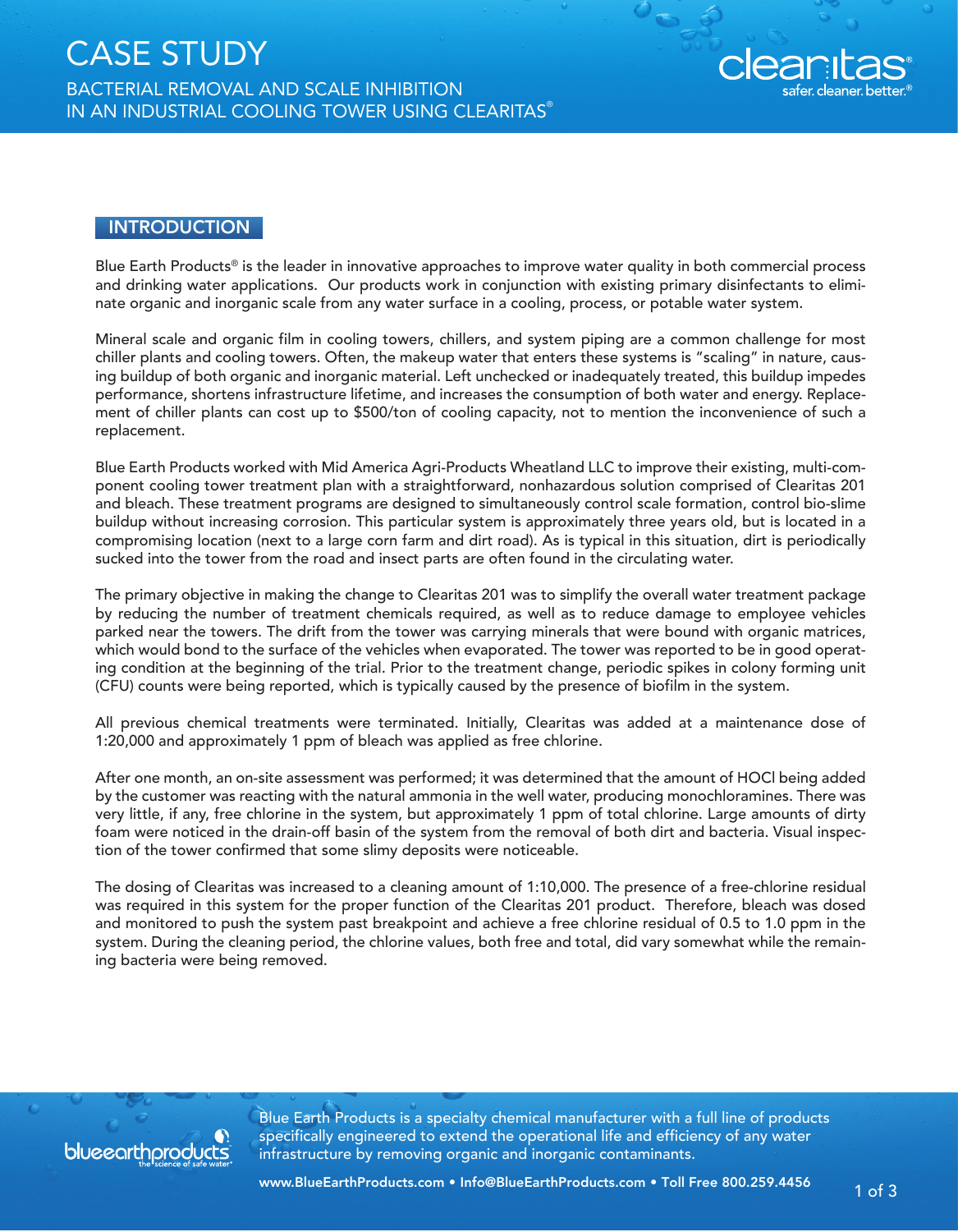BACTERIAL REMOVAL AND SCALE INHIBITION IN AN INDUSTRIAL COOLING TOWER USING CLEARITAS®

# clear

#### **RESULTS**

After the dosing of both Clearitas and bleach were increased, the system continued to fluctuate but stabilized after approximately two weeks. A second on-site inspection revealed that all of the slime/algae noted at the one-month visit of the trial were completely gone, as was the dirty foam located in the basin. Additionally, the employees reported a dramatic improvement in the ease of which the drift minerals were washed off their vehicles.



## **Free Chlorine vs. CFU Count**

Figure 1 - Free chlorine residual vs. CFU count before, during, and after the Clearitas cleaning dose.

Figure 1 plots the CFUs measured within the cooling tower as well as the free chlorine residual. NOTE: The chlorine values are recorded daily and the CFU values are measured 2-3 times per week. As noted, the CFUs were not well controlled while on the prior chemical treatment. Additionally, very little free chlorine was in the system. Additional chemical analysis of both the source water and treated water confirmed that a large portion of the



Blue Earth Products is a specialty chemical manufacturer with a full line of products specifically engineered to extend the operational life and efficiency of any water infrastructure by removing organic and inorganic contaminants.